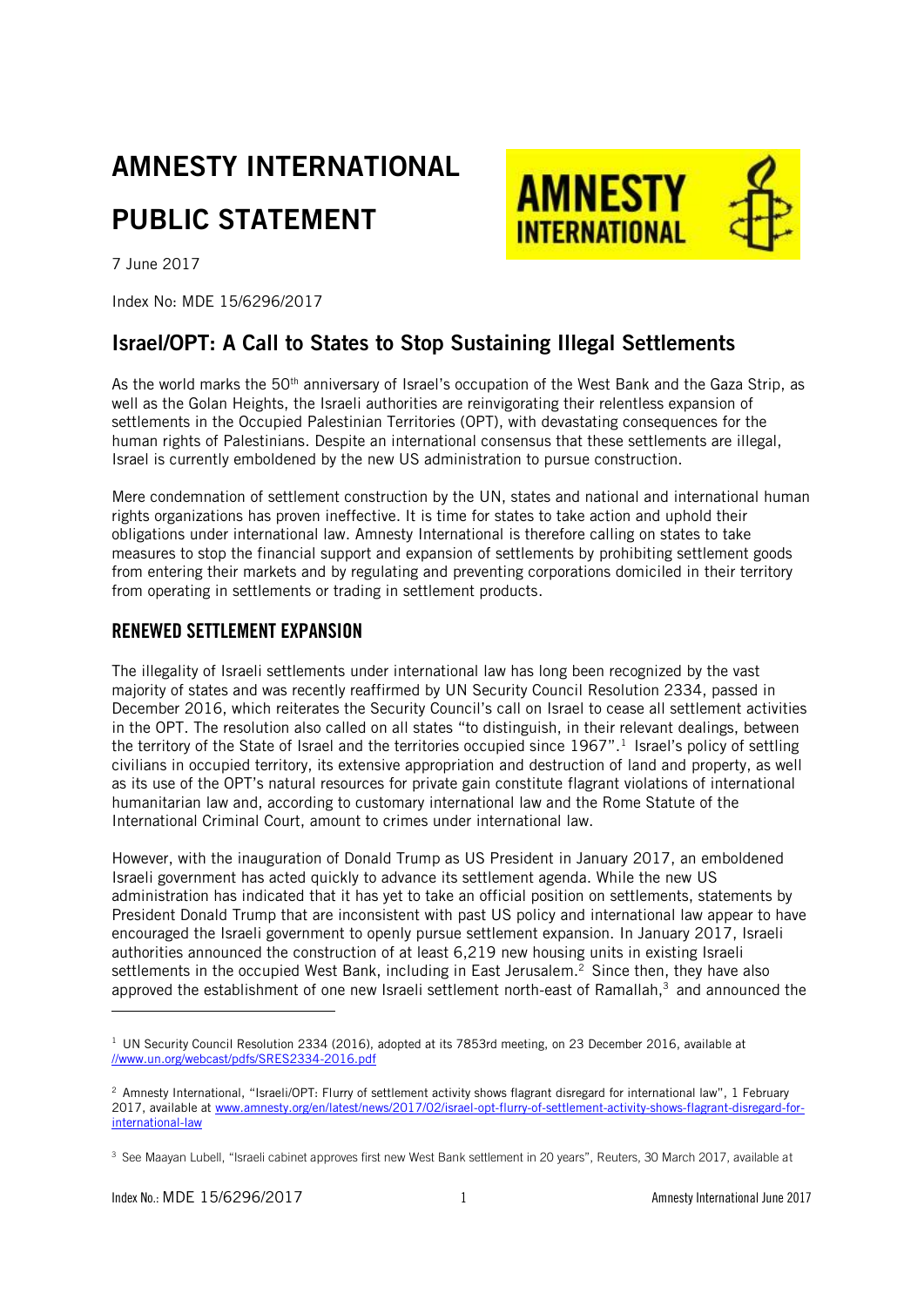imminent approval of another new settlement with 10,000 housing units north of Jerusalem near Ramallah.<sup>4</sup> The plans for the 10,000 units north of Jerusalem had been suspended due to past US pressure. In addition, the Israeli Knesset passed a law that retroactively legalizes settler land-grabs of privately owned Palestinian land affecting at least 4,000 settler homes scattered across 53 settlements and outposts.<sup>5</sup> Furthermore, in recent months Israeli government officials and members of the Knesset have openly called for the official annexation of all or parts of the West Bank, including by taking legal steps towards extending Israeli laws to parts of the OPT. 6 Israeli settlement activity in Area C, which is under full Israeli security and administrative control, already may be described as "creeping annexation". 7

Meanwhile, in a speech at the UN Security Council in March 2017, UN Special Coordinator for the Middle East Peace Process Nikolay Mladenov confirmed that no steps had yet been taken to cease settlement activities in the OPT in order to comply with UN Security Council Resolution 2334.<sup>8</sup>

#### SETTLEMENTS CAUSE MASS VIOLATIONS

j

Amnesty International has long opposed settlements as a violation of international humanitarian law and the cause of mass violations of human rights. It continues to call on Israel to dismantle all settlements and to remove its nationals from occupied territory into Israel proper. In addition to being serious violations of international humanitarian law constituting war crimes, settlements and the Israeli settlement policy are inherently discriminatory and result in grave human rights violations against Palestinians. For example, the forcible displacement and transfer of Palestinian civilians from their homes and lands, extensive appropriation and destruction of property, and restrictions on the movement of Palestinians are direct consequences of Israel's settlement policy.

[atwww.washingtonpost.com/news/worldviews/wp/2016/06/08/israeli-minister-wants-to-annex-half-of-west-bank-and-kick-out-the](https://www.washingtonpost.com/news/worldviews/wp/2016/06/08/israeli-minister-wants-to-annex-half-of-west-bank-and-kick-out-the-palestinians/?utm_term=.75d32fdf0cfc)[palestinians/?utm\\_term=.75d32fdf0cfc](https://www.washingtonpost.com/news/worldviews/wp/2016/06/08/israeli-minister-wants-to-annex-half-of-west-bank-and-kick-out-the-palestinians/?utm_term=.75d32fdf0cfc); see also calls for annexation of parts of Area C such as the Ma'ale Adumim and Gush Etzion settlement blocs made by Knesset Speaker Yuli Edelstein, reported by Moran Azulay, Atilla Somfalvi and Kobi Nachshoni, "Knesset speaker: Israel will benefit from partial annexation", Ynet, 14 February 2017, available at www.ynetnews.com/articles/0.7340.L-[4922317,00.html;](file://///intsec.amnesty.org/data/users/lina.fattom/Desktop/www.ynetnews.com/articles/0,7340,L-4922317,00.html) and Adam Berkowitz, "Bill to Annex Jerusalem Suburb Picks Up Support in Knesset", Breaking News Israel, 19 July 2016, available at [www.breakingisraelnews.com/72187/knesset-introduces-bill-annex-judean-city-maale-](https://www.breakingisraelnews.com/72187/knesset-introduces-bill-annex-judean-city-maale-adumim/#OwC4Pz7PtW6ufzaI.97)

[www.reuters.com/article/us-israel-palestinians-settlement-idUSKBN1711K6](http://www.reuters.com/article/us-israel-palestinians-settlement-idUSKBN1711K6)

<sup>4</sup> Nir Hasson, "Israel Revives Plan for 10,000 New Homes in East Jerusalem", *Haaretz*, 25 April 2017, available at [www.haaretz.com/israel-news/1.785679](http://www.haaretz.com/israel-news/1.785679)

<sup>5</sup> See Amnesty International, "Israel/OPT: Trump must oppose all Israeli settlements in meeting with Netanyahu", 14 February 2017, available at [www.amnesty.org/en/documents/mde15/5693/2017/en/,](http://www.amnesty.org/en/documents/mde15/5693/2017/en/) and "Israel/OPT: Open letter to President Trump urging him to oppose all Israeli settlements in meeting with Netanyahu", 14 February 2017, available at www.amnesty.org/en/documents/mde15/5696/2017/en/

<sup>6</sup> See, for example, Samuel Osborne, "Donald Trump administration warns Israel annexation of occupied West Bank would cause 'immediate crisis'", *The Independent*, 7 March 2017, available a[t www.independent.co.uk/news/world/middle-east/donald-trump](http://www.independent.co.uk/news/world/middle-east/donald-trump-israel-warn-annexation-occupied-west-bank-crisis-palestinian-territory-gaza-strip-a7615811.html)[israel-warn-annexation-occupied-west-bank-crisis-palestinian-territory-gaza-strip-a7615811.html;](http://www.independent.co.uk/news/world/middle-east/donald-trump-israel-warn-annexation-occupied-west-bank-crisis-palestinian-territory-gaza-strip-a7615811.html) see also statements by Israeli Minister of Agriculture Uri Ariel, reported by William Booth, "Israeli minister wants to annex half of West Bank - but what about the Palestinians who live there?", *The Washington Post*, 8 June 2016, available

[adumim/#OwC4Pz7PtW6ufzaI.97;](https://www.breakingisraelnews.com/72187/knesset-introduces-bill-annex-judean-city-maale-adumim/#OwC4Pz7PtW6ufzaI.97) see also Lazaroff, Tovah, "Ma'aleh Adumim annexation bill to advance after Trump inauguration", *Jerusalem Post*, 18 January 2017, available at [www.jpost.com/Israel-News/Knesset-to-advance-Maaleh-Adumim-annexation-bill](http://www.jpost.com/Israel-News/Knesset-to-advance-Maaleh-Adumim-annexation-bill-after-Trump-inauguration-478804)[after-Trump-inauguration-478804](http://www.jpost.com/Israel-News/Knesset-to-advance-Maaleh-Adumim-annexation-bill-after-Trump-inauguration-478804); Peter Beaumont, "Far-right Israeli minister plans bill to annex one of biggest settlements", *The Guardian*, 3 January 2017, available at [www.theguardian.com/world/2017/jan/03/far-right-israel-minister-naftali-bennett-bill-annex](https://www.theguardian.com/world/2017/jan/03/far-right-israel-minister-naftali-bennett-bill-annex-maale-adumim-settlement-palestinian-territories)[maale-adumim-settlement-palestinian-territories;](https://www.theguardian.com/world/2017/jan/03/far-right-israel-minister-naftali-bennett-bill-annex-maale-adumim-settlement-palestinian-territories) and see Sharon Pulwer, "Ministers Advance bid to Apply Israeli Laws in the West Bank, *Haaretz*, 7 May 2017, available a[t www.haaretz.com/israel-news/.premium-1.787549](file://///intsec.amnesty.org/data/users/lina.fattom/Desktop/www.haaretz.com/israel-news/.premium-1.787549)

<sup>7</sup> See, for example, Alan Elsner "Israel's Creeping Annexation Of The West Bank", Huffington Post, available at [www.huffingtonpost.com/alan-elsner/sraels-creeping-annexatio\\_b\\_11588016.html](http://www.huffingtonpost.com/alan-elsner/sraels-creeping-annexatio_b_11588016.html)

<sup>8</sup> See UN Security Council, "Middle East (including the Palestinian question) – UN Security Council, 7908th meeting", 24 March 2017, available a[t webtv.un.org/meetings-events/security-council/middle-east/watch/middle-east-including-the-palestinian-question](http://webtv.un.org/meetings-events/security-council/middle-east/watch/middle-east-including-the-palestinian-question-security-council-7908th-meeting/5371718573001)[security-council-7908th-meeting/5371718573001](http://webtv.un.org/meetings-events/security-council/middle-east/watch/middle-east-including-the-palestinian-question-security-council-7908th-meeting/5371718573001)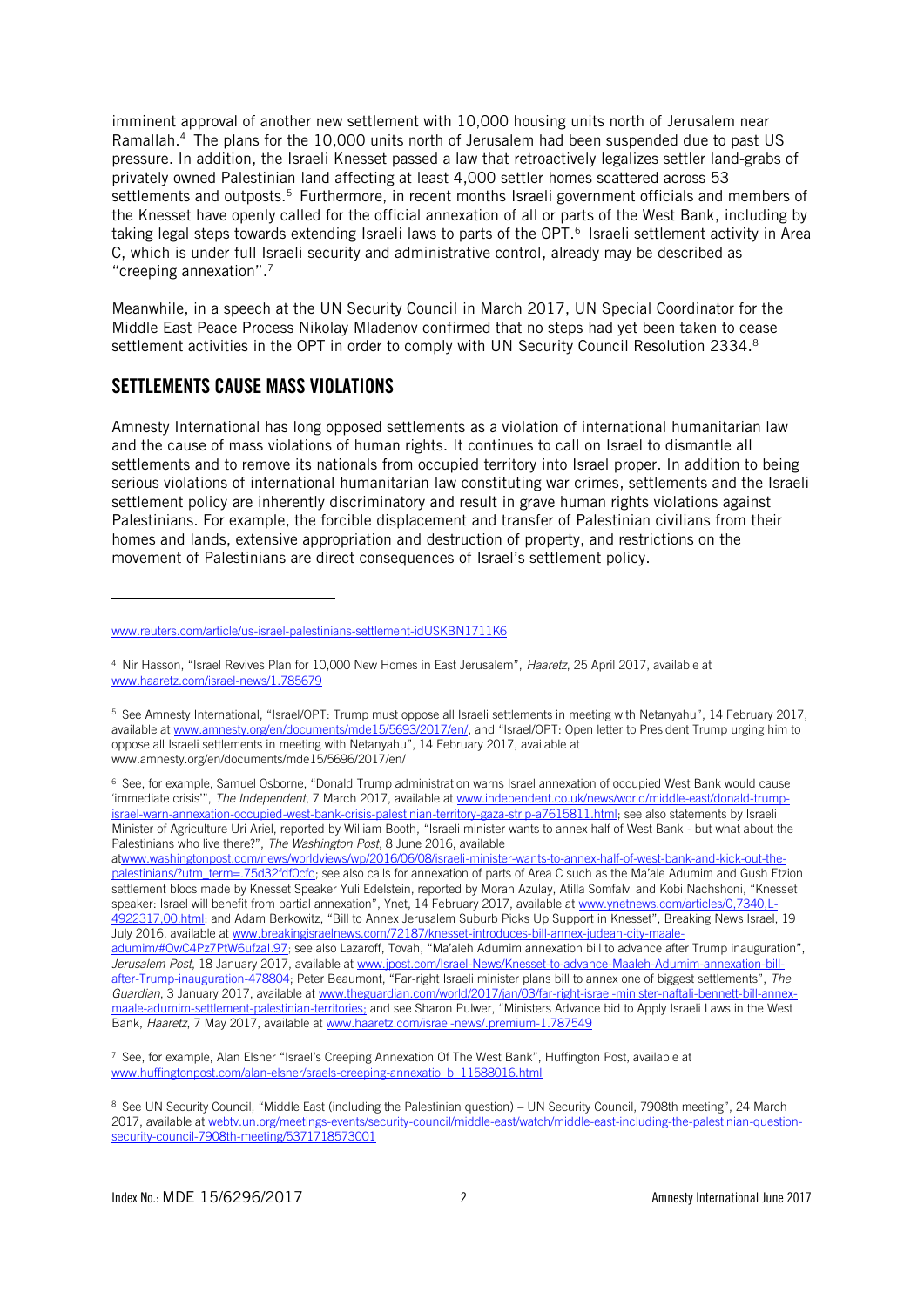Settlements and their related infrastructure are a means by which Israel dominates access to, and use of Palestinian natural resources – such as water, fertile land, stone quarries and the mineral rich Dead Sea – while denying or arbitrarily restricting Palestinians' access to, use and enjoyment of these resources. For example, Israel's control of and restrictions on Palestinian access to water is at a level that neither meets the Palestinian population's needs nor constitutes a fair distribution of shared water resources. <sup>9</sup> The appropriation of land for the construction of illegal settlements and related infrastructure, including for economic activities used to support and sustain them, has had a devastating impact on Palestinians' rights to an adequate standard of living, to work, to housing, to health, to freedom of movement and to education and has effectively crippled the Palestinian economy.

#### HOW SETTLEMENTS ARE SUSTAINED

j

Settlements are sustained in a number of ways. The Israeli government provides heavy subsidies, financial and tax incentives and low-cost utilities and resources to encourage Jewish Israelis to live in settlements and to buttress the settlement economy. The settlement economy, which sustains the presence and the expansion of settlements, straddles the construction, agriculture, manufacturing, services and tourism sectors. This economy uses unlawfully appropriated Palestinian resources, including land, water, and minerals, which are then transformed, primarily by companies, to produce goods and products for private profit and to sustain the settlement project.<sup>10</sup> Many of these goods, including manufactured products and produce, are then exported to external markets for sale. While there are no exact public figures for the total value of the settlement goods that are exported each year for profit, there is some information that can be pieced together. For example in 2012, apparently the last year for which industrial export reports from the West Bank, including East Jerusalem, and the Golan Heights exist, the total industrial exports from settlements amounted to US\$250 million, with approximately US\$100 million in industrial exports to the European Union (EU).<sup>11</sup> In 2015, the Israeli

<sup>10</sup> See Al Haq, *Facts on the Ground*, 2016, available at [alhaq.org/publications/publications-index/item/facts-on-the](http://alhaq.org/publications/publications-index/item/facts-on-the-ground?category_id=10&_sm_au_=iVVvHKNvwVKMLFND)[ground?category\\_id=10&\\_sm\\_au\\_=iVVvHKNvwVKMLFND;](http://alhaq.org/publications/publications-index/item/facts-on-the-ground?category_id=10&_sm_au_=iVVvHKNvwVKMLFND) Benjamin Pontin, Vito De Lucia, Jesus Gamero Rus, *Environmental Injustice*, Al Haq, 2015, available a[t alhaq.org/publications/publications-index/item/environmental-injustice-in-occupied-palestinian](http://alhaq.org/publications/publications-index/item/environmental-injustice-in-occupied-palestinian-territory?category_id=10)[territory?category\\_id=10;](http://alhaq.org/publications/publications-index/item/environmental-injustice-in-occupied-palestinian-territory?category_id=10) Elisabeth Koek, Water for One People Only, Al Haq, 2013, available a[t alhaq.org/publications/publications](http://alhaq.org/publications/publications-index/item/water-for-one-people-only-discriminatory-access-and-water-apartheid-in-the-opt?category_id=10)[index/item/water-for-one-people-only-discriminatory-access-and-water-apartheid-in-the-opt?category\\_id=10;](http://alhaq.org/publications/publications-index/item/water-for-one-people-only-discriminatory-access-and-water-apartheid-in-the-opt?category_id=10) Alessandro Tonutti, *Feasting on the Occupation*, Al Haq, 2013, available at [alhaq.org/publications/publications-index/item/feasting-on-the-occupation](http://alhaq.org/publications/publications-index/item/feasting-on-the-occupation-illegality-of-settlement-produce-and-the-responsibility-of-eu-members-states-under-international-law?category_id=10)[illegality-of-settlement-produce-and-the-responsibility-of-eu-members-states-under-international-law?category\\_id=10,](http://alhaq.org/publications/publications-index/item/feasting-on-the-occupation-illegality-of-settlement-produce-and-the-responsibility-of-eu-members-states-under-international-law?category_id=10) Claudia Nicoletti and Anne Marie Hearne, *[Pillage of the Dead Sea](http://alhaq.org/publications/publications-index/item/pillage-of-the-dead-sea-israel-s-unlawful-exploitation-of-natural-resources-in-the-occupied-palestinian-territory?category_id=10)*, Al Haq, July 2012, available a[t alhaq.org/publications/publications](http://alhaq.org/publications/publications-index/item/pillage-of-the-dead-sea-israel-s-unlawful-exploitation-of-natural-resources-in-the-occupied-palestinian-territory?category_id=10)[index/item/pillage-of-the-dead-sea-israel-s-unlawful-exploitation-of-natural-resources-in-the-occupied-palestinian](http://alhaq.org/publications/publications-index/item/pillage-of-the-dead-sea-israel-s-unlawful-exploitation-of-natural-resources-in-the-occupied-palestinian-territory?category_id=10)[territory?category\\_id=10;](http://alhaq.org/publications/publications-index/item/pillage-of-the-dead-sea-israel-s-unlawful-exploitation-of-natural-resources-in-the-occupied-palestinian-territory?category_id=10) Diakonia IHL Resource Centre, *Everyone's Business: Third Party Responsibility*, October 2016, available at [www.diakonia.se/globalassets/blocks-ihl-site/ihl-file-list/ihl---briefs/everyones-business-third-party-responsibility-and-the-enforcement](https://www.diakonia.se/globalassets/blocks-ihl-site/ihl-file-list/ihl---briefs/everyones-business-third-party-responsibility-and-the-enforcement-of-international-law-in-the-opt.pdf)[of-international-law-in-the-opt.pdf;](https://www.diakonia.se/globalassets/blocks-ihl-site/ihl-file-list/ihl---briefs/everyones-business-third-party-responsibility-and-the-enforcement-of-international-law-in-the-opt.pdf) Diakonia IHL Resource Centre, *The Unsettling Business of Settlement Business*, May 2015, available at [www.diakonia.se/globalassets/documents/ihl/ihl-in-opt/briefs/the-unsettling-business-of-settlememt-business.pdf;](https://www.diakonia.se/globalassets/documents/ihl/ihl-in-opt/briefs/the-unsettling-business-of-settlememt-business.pdf) Diakonia IHL Resource Centre, *Occupation Remains- A Legal Analysis of the Israeli Archeology (sic) Policies in the West Bank: An International Law Perspective*, December 2015, available a[t www.diakonia.se/globalassets/documents/ihl/ihl-resources](https://www.diakonia.se/globalassets/documents/ihl/ihl-resources-center/archeology-report-report.pdf)[center/archeology-report-report.pdf;](https://www.diakonia.se/globalassets/documents/ihl/ihl-resources-center/archeology-report-report.pdf) see also, Human Rights Watch, *Occupation, Inc*.*: How Settlement Businesses Contribute to Israel's Violations of Palestinian Human Rights*, January 2016, available at [www.hrw.org/report/2016/01/19/occupation-inc/how](https://www.hrw.org/report/2016/01/19/occupation-inc/how-settlement-businesses-contribute-israels-violations-palestinian)[settlement-businesses-contribute-israels-violations-palestinian](https://www.hrw.org/report/2016/01/19/occupation-inc/how-settlement-businesses-contribute-israels-violations-palestinian); B'Tselem, *Expel and Exploit: The Israeli Practice of Taking over Rural Palestinian Land*, December 2016, available at [www.btselem.org/publications/summaries/201612\\_expel\\_and\\_exploit;](http://www.btselem.org/publications/summaries/201612_expel_and_exploit) Eyal Hareuveni, *Dispossession and Exploitation: Israel's Policy in the Jordan Valley and Northern Dead Sea*, B'Tselem, May 2011, available at [www.btselem.org/download/201105\\_dispossession\\_and\\_exploitation\\_eng.pdf;](https://www.btselem.org/download/201105_dispossession_and_exploitation_eng.pdf) Eyal Hareuveni, *By Hook and By Crook: Israeli Settlement Policy in the West Bank*, B'Tselem, July 2010, available at [www.btselem.org/download/201007\\_by\\_hook\\_and\\_by\\_crook\\_eng.pdf;](http://www.btselem.org/download/201007_by_hook_and_by_crook_eng.pdf) Yehezkel Lein and Eyal Weizman, *Land Grab: Israel's Settlement Policy in the West Bank*, B'Tselem, May 2002, available a[t www.btselem.org/download/200205\\_land\\_grab\\_eng.pdf;](http://www.btselem.org/download/200205_land_grab_eng.pdf) see also Dror Etkes*, Blue and White Make Black: The Blue Line Team in the West Bank*, Kerem Navot, December 2016, available at

<sup>9</sup> See Amnesty International, *Troubled waters: Palestinians denied fair access to water* (Index: MDE 15/027/2009), October 2009, available at [www.amnesty.org/en/documents/MDE15/027/2009/en/](https://www.amnesty.org/en/documents/MDE15/027/2009/en/)

[media.wix.com/ugd/cdb1a7\\_04c9fe5f2c954d17953d9c5114041962.pdf;](http://media.wix.com/ugd/cdb1a7_04c9fe5f2c954d17953d9c5114041962.pdf) Dror Etkes*, A Locked Garden: Declaration of closed areas in the West Bank*, Kerem Navot, March 2015, available at [media.wix.com/ugd/cdb1a7\\_5d1ee4627ac84dca83419aebf4fad17d.pdf;](http://media.wix.com/ugd/cdb1a7_5d1ee4627ac84dca83419aebf4fad17d.pdf) Dror Etkes, *Naboth's Vineyard: Israeli Settlers' Agriculture as a Means of Land Takeover in the West Bank*, Kerem Navot, October 2013, available a[t media.wix.com/ugd/cdb1a7\\_370bb4f21ceb47adb3ac7556c02b8972.pdf](http://media.wix.com/ugd/cdb1a7_370bb4f21ceb47adb3ac7556c02b8972.pdf)

<sup>11</sup> Judy Maltz, "EU Drive to Label West Bank Settlement Exports Unlikely to Harm Israel, Experts Say", *Haaretz*, 18 June 2015,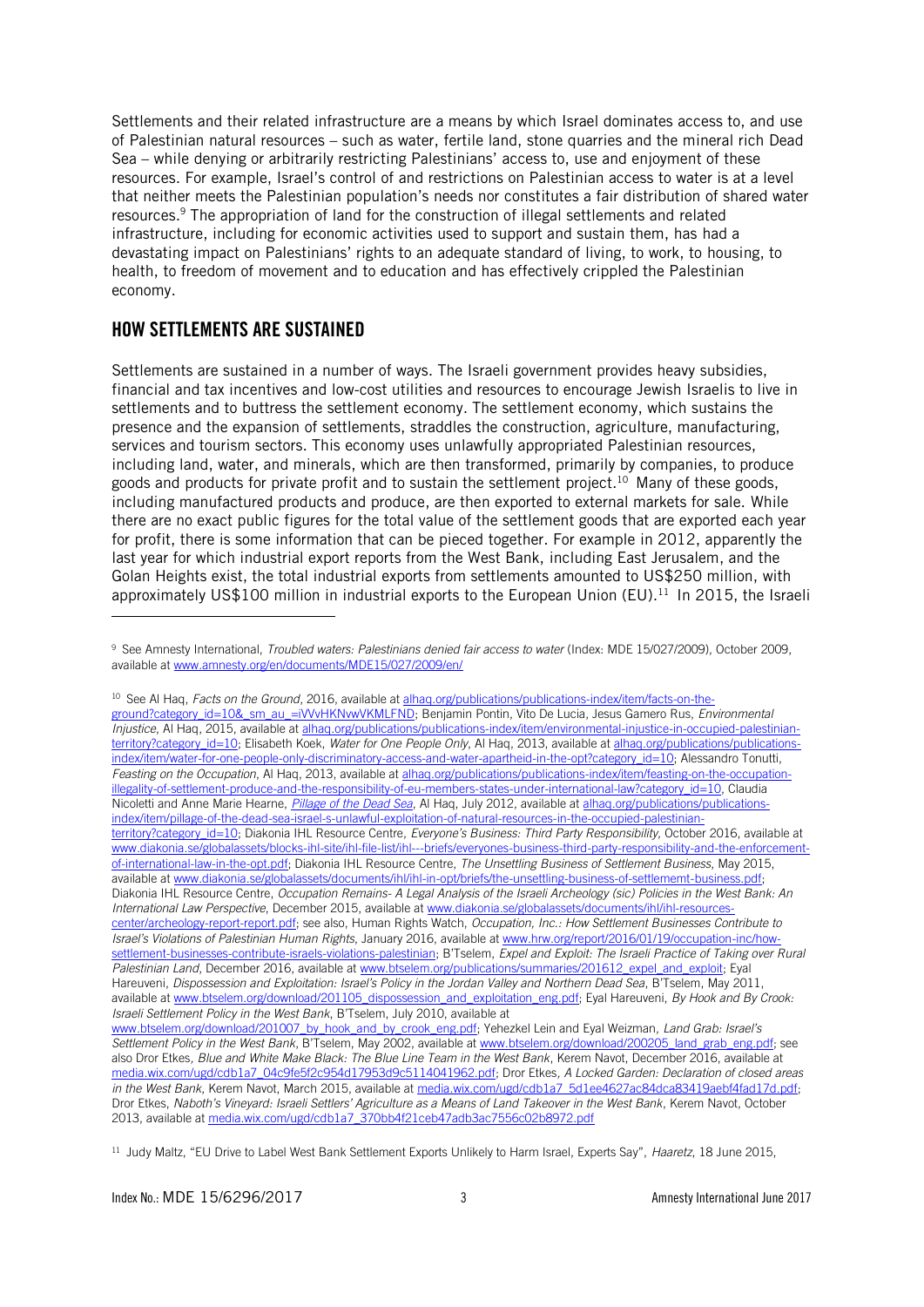Ministry of Economy estimated the worth of settlement exports to the EU each year to be between US\$200-300 million. 12

The link between settlement business activities, exports and the sustainability of the settlements was reinforced in the 2013 report of the Independent Fact-Finding Mission on Israeli Settlements, created by the UN Human Rights Council in 2012. The report specifically addresses the role of settlement businesses in Israel's settlement enterprise, noting that "business enterprises have, directly and indirectly, enabled, facilitated and profited from the construction and growth of the settlements." It further noted that "[it] is with the full knowledge of the current situation and the related liability risks that business enterprises unfold their activities in the settlements and contribute to their maintenance, development and consolidation."<sup>13</sup> The report also raised questions about the role of the businesses that operate in settlements in sustaining the settlements and violations against Palestinians. Based on this report, the UN Human Rights Council passed a resolution in March 2016 requesting that the UN High Commissioner for Human Rights create a database of business enterprises that have, "directly and indirectly, enabled, facilitated and profited from the construction and growth of the settlements" to provide more guidance and create accountability for their activities that promote violations of international law.<sup>14</sup>

In March 2017, the UN Human Rights Council adopted a resolution calling on states, among other things, to "distinguish, in their relevant dealings, between the territory of the State of Israel and the territories occupied since 1967, including not to provide Israel with any assistance to be used specifically in connection with settlements in these territories by, inter alia, regulating trade with settlements, consistent with their due diligence obligations under international law".<sup>15</sup>

#### THIRD STATE RESPONSIBILITY

j

As Amnesty International has noted in the past, all parties to the Fourth Geneva Convention, are under an obligation to "ensure respect" for the Convention.<sup>16</sup> And under customary international humanitarian law, all states must not encourage violations of international humanitarian law; in fact they must exert their influence to stop such violations.<sup>17</sup> In addition, Israel's actions in the creation and maintenance of settlements violate a special category of obligations entitled peremptory norms of international law (*jus cogens*), from which no derogation is permitted. These give rise to obligations on

<sup>12</sup> Robin Emmott and Luke Baker, "EU moves ahead with labelling goods made in Israeli settlements", Reuters, 11 November 2015 available at [www.reuters.com/article/us-israel-eu-labelling-idUSKCN0T013B20151111](http://www.reuters.com/article/us-israel-eu-labelling-idUSKCN0T013B20151111)

<sup>13</sup> UN Human Rights Council, *Report of the independent fact-finding mission to investigate the implications of the Israeli settlements on the civil, political, economic, social and cultural rights of the Palestinian people throughout the Occupied Palestinian Territory, including East Jerusalem*, A/HRC/22/63, 7 February 2013, available at

[www.ohchr.org/Documents/HRBodies/HRCouncil/RegularSession/Session22/A-HRC-22-63\\_en.pdf](http://www.ohchr.org/Documents/HRBodies/HRCouncil/RegularSession/Session22/A-HRC-22-63_en.pdf) (HRC, *Report of the independent fact-finding mission to investigate the implications of the Israeli settlements*), p. 20, paras 96, 97.

<sup>14</sup> See UN Office of the High Commissioner for Human Rights, "Human Rights Council adopts six resolutions and closes its thirty-first regular session", 24 March 2016, available at [documents-dds-ny.un.org/doc/UNDOC/LTD/G16/057/71/PDF/G1605](https://documents-dds-ny.un.org/doc/UNDOC/LTD/G16/057/71/PDF/G1605771.pdf?OpenElement) [www.ohchr.org/en/NewsEvents/Pages/DisplayNews.aspx?NewsID=18535&LangID=E;](https://documents-dds-ny.un.org/doc/UNDOC/LTD/G16/057/71/PDF/G1605771.pdf?OpenElement) see also UN Human Rights Council, *Israeli settlements in the Occupied Palestinian Territory, including East Jerusalem, and in the occupied Syrian Golan*, A/HRC/31/L.39, 22 March 2016, available a[t www.un.org/ga/search/view\\_doc.asp?symbol=A/HRC/31/L.39](http://www.un.org/ga/search/view_doc.asp?symbol=A/HRC/31/L.39)

<sup>15</sup> See UN Human Rights Council, *Israeli settlements in the Occupied Palestinian Territory, including East Jerusalem, and in the occupied Syrian Golan*, A/HRC/34/L.41/Rev.1, 22 March 2017, available at: [ap.ohchr.org/documents/dpage\\_e.aspx?si=A/HRC/34/L.41/Rev.1](http://ap.ohchr.org/documents/dpage_e.aspx?si=A/HRC/34/L.41/Rev.1)

<sup>16</sup> Geneva Conventions, common Article 1

available at [www.haaretz.com/israel-news/.premium-1.661679](http://www.haaretz.com/israel-news/.premium-1.661679)

<sup>&</sup>lt;sup>17</sup> International Committee of the Red Cross, Customary International Humanitarian Law, Vol I: The Rules, Rule 144.